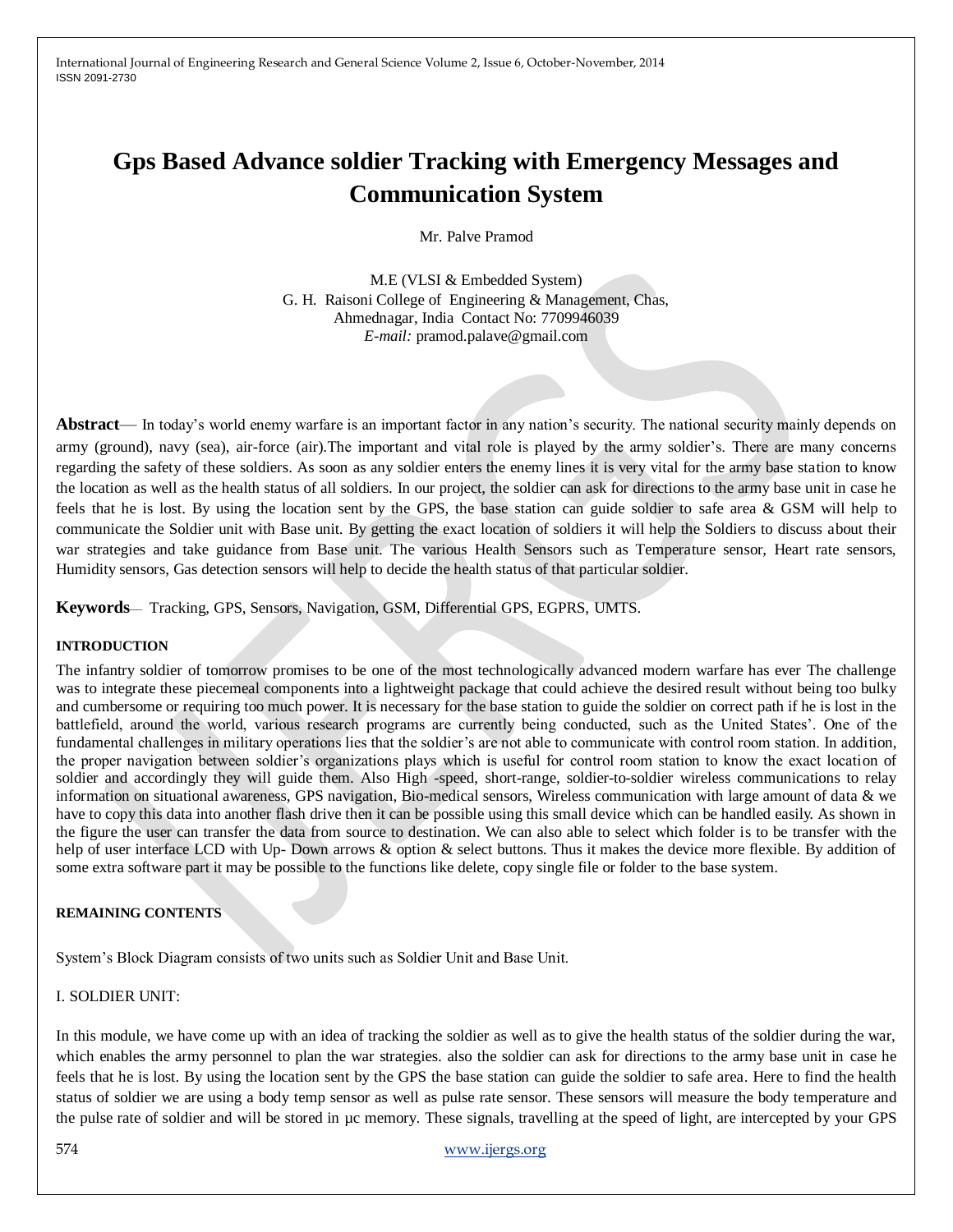International Journal of Engineering Research and General Science Volume 2, Issue 6, October-November, 2014 ISSN 2091-2730

receiver, which calculates how far away each satellite is based on how long it took for the messages to arrive. These sensors will help to sense physical parameters & informs to Base Station through GSM.

This unit is placed on the soldier. It has mainly 4 parts:

- Biomedical sensors
- Key pad
- GPS Receiver
- GSM Modem



**Fig 1. Soldier Unit**

### II. BASE UNIT:

In this unit upon receiving the SMS, the VB s/w shows the solder's location on Google maps based on the GPS co-ordinates also the health status is displayed. In this way the army official's can keep a track of all their solders.



**Fig 1. Base Unit**

575 www.ijergs.org